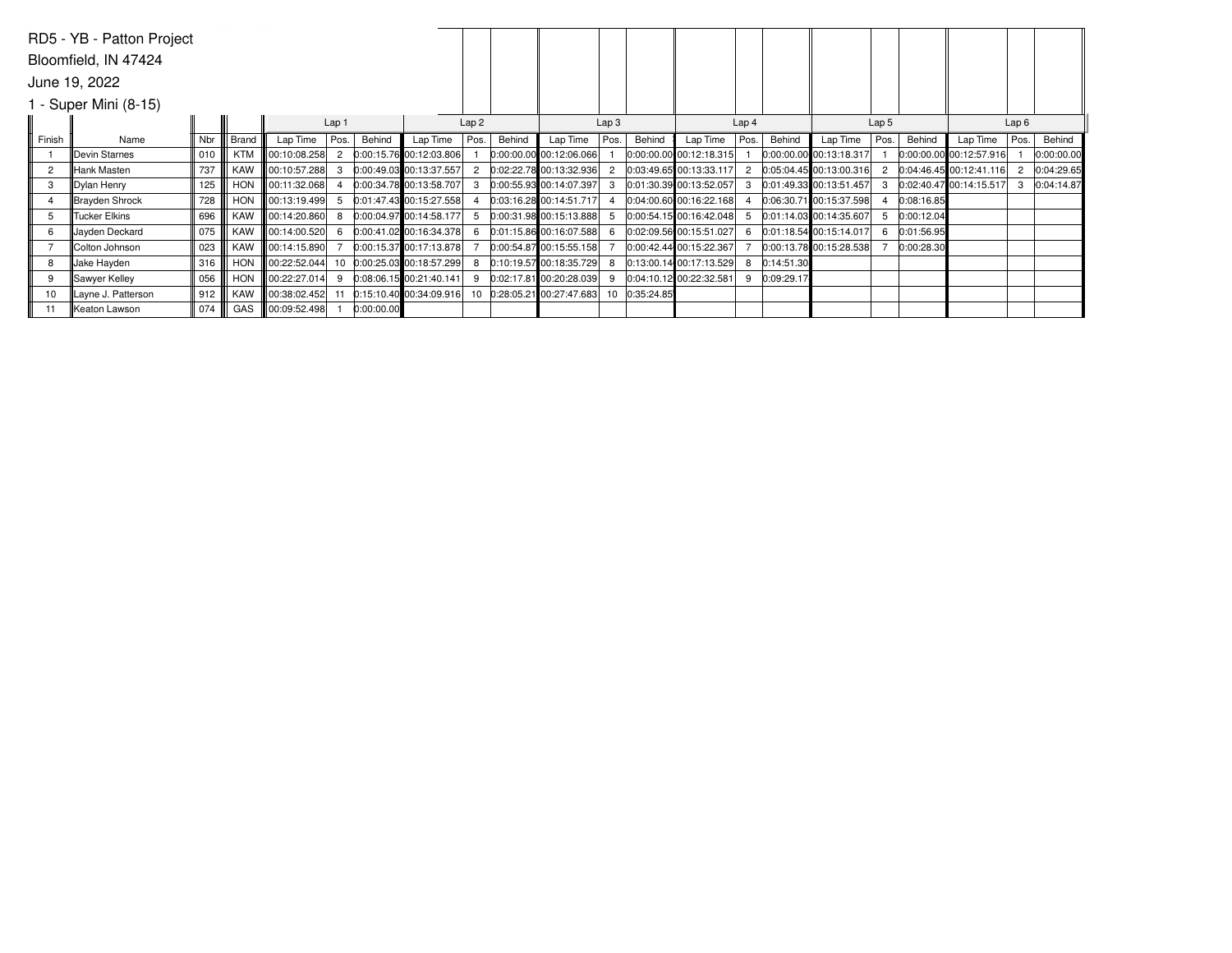|                        | RD5 - YB - Patton Project |                   |       |                    |                |            |                             |      |            |                           |                  |            |                         |                  |            |                             |                  |            |                           |      |            |  |
|------------------------|---------------------------|-------------------|-------|--------------------|----------------|------------|-----------------------------|------|------------|---------------------------|------------------|------------|-------------------------|------------------|------------|-----------------------------|------------------|------------|---------------------------|------|------------|--|
| Bloomfield, IN 47424   |                           |                   |       |                    |                |            |                             |      |            |                           |                  |            |                         |                  |            |                             |                  |            |                           |      |            |  |
| June 19, 2022          |                           |                   |       |                    |                |            |                             |      |            |                           |                  |            |                         |                  |            |                             |                  |            |                           |      |            |  |
| $2 - 85$ CC $(7 - 15)$ |                           |                   |       |                    |                |            |                             |      |            |                           |                  |            |                         |                  |            |                             |                  |            |                           |      |            |  |
| Lap <sub>1</sub>       |                           |                   |       |                    |                |            |                             | Lap2 |            |                           | Lap <sub>3</sub> |            |                         | Lap <sub>4</sub> |            |                             | Lap <sub>5</sub> |            |                           | Lap6 |            |  |
| Finish                 | Name                      | Nbr I             | Brand | Lap Time           | Pos.           | Behind     | Lap Time                    | Pos. | Behind     | Lap Time                  | Pos.             | Behind     | Lap Time                | Pos.             | Behind     | Lap Time                    | Pos.             | Behind     | Lap Time                  | Pos. | Behind     |  |
|                        | Sam Cline                 | 926               | YAM   | $\ 00:10:28.859\ $ |                |            | 0:00:00.00 00:12:05.155     |      |            | 0:00:00.00 00:13:01.886   |                  |            | 0:00:00.00 00:12:43.057 |                  |            | $ 0:00:00.00 $ 00:12:50.836 |                  |            | $0:00:00.00$ 00:12:56.966 |      | 0:00:00.00 |  |
| $\overline{2}$         | Jack Livingston           | 055               |       | KTM   00:16:23.011 |                |            | 3 0:03:42.34 00:18:35.879 2 |      |            | $0:12:24.87$ 00:16:53.338 |                  |            | 0.16.16.32 00.15.33.618 |                  |            | 2 0:19:06.88 00:16:26.418   | $\overline{2}$   | 0:22:42.47 |                           |      |            |  |
| 3                      | Bryson Jones              | 469               |       | HON 100:18:18.762  |                |            | $0:01:55.75$ 00:19:47.430   | -3   |            | $0:03:07.30$ 00:18:47.679 |                  |            | 0:05:01.64 00:17:53.049 | 3                | 0:07:21.07 |                             |                  |            |                           |      |            |  |
| 4                      | Jaxon Pierce              | $150$ $\parallel$ |       | KAW   00:27:47.327 | 6              |            | 0:04:33.67 00:24:41.051     | 5    |            | $0:14:17.98$ 00:18:35.160 |                  |            | 0:14:09.66 00:24:46.811 |                  | 0:21:03.42 |                             |                  |            |                           |      |            |  |
| 5                      | Layne Patterson           | 411               | OTH   | 00:31:48.709       |                |            | $0:04:01.38$ 00:35:59.867   | -6   |            | 0:15:20.1900:24:37.222    | -5               | 0:21:22.26 |                         |                  |            |                             |                  |            |                           |      |            |  |
| 6                      | <b>IReid Jackson</b>      | 413               | KTM   | $\log 23:13.654$   | 5              |            | 0:04:54.89 00:14:56.738     |      | 0:00:04.20 |                           |                  |            |                         |                  |            |                             |                  |            |                           |      |            |  |
|                        | Dawson Starnes            | $022$ $\parallel$ |       | KTM   00:12:40.670 | $\overline{2}$ | 0:02:11.81 |                             |      |            |                           |                  |            |                         |                  |            |                             |                  |            |                           |      |            |  |
| 8                      | <b>Oliver Elkins</b>      | 777 II            | OTH   | 00:38:01.472       | 8              | 0:06:12.76 |                             |      |            |                           |                  |            |                         |                  |            |                             |                  |            |                           |      |            |  |
| 9                      | Bryson Lackey             | 020               | OTH   | 00:40:52.443       | 9              | 0:02:50.97 |                             |      |            |                           |                  |            |                         |                  |            |                             |                  |            |                           |      |            |  |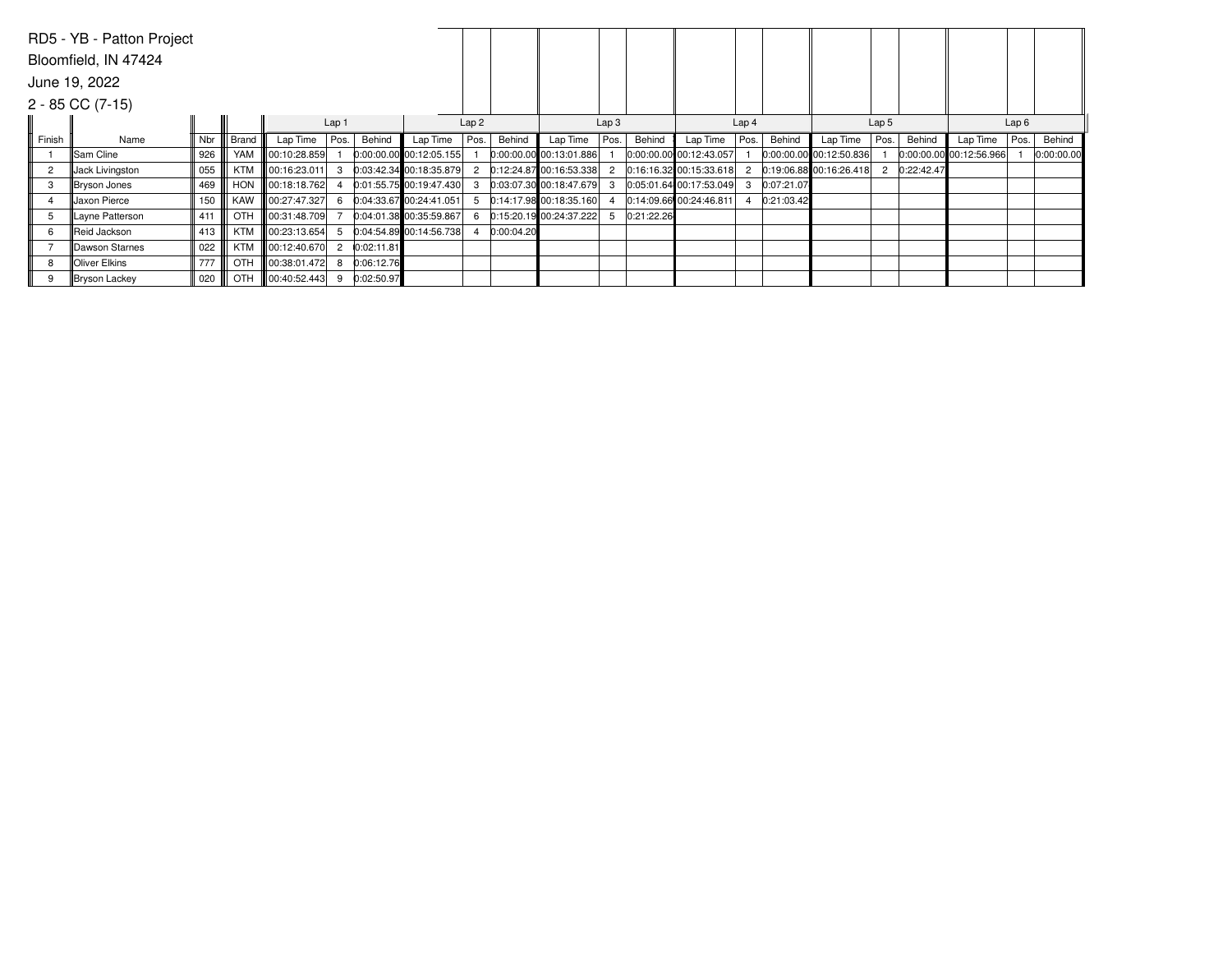|                             | RD5 - YB - Patton Project |         |              |                                                  |       |        |                           |      |        |                           |                  |            |                           |                  |            |          |                  |        |          |      |        |
|-----------------------------|---------------------------|---------|--------------|--------------------------------------------------|-------|--------|---------------------------|------|--------|---------------------------|------------------|------------|---------------------------|------------------|------------|----------|------------------|--------|----------|------|--------|
| Bloomfield, IN 47424        |                           |         |              |                                                  |       |        |                           |      |        |                           |                  |            |                           |                  |            |          |                  |        |          |      |        |
|                             | June 19, 2022             |         |              |                                                  |       |        |                           |      |        |                           |                  |            |                           |                  |            |          |                  |        |          |      |        |
| 3 - Super Mini Girls (8-15) |                           |         |              |                                                  |       |        |                           |      |        |                           |                  |            |                           |                  |            |          |                  |        |          |      |        |
|                             |                           |         |              |                                                  | Lap 1 |        |                           | Lap2 |        |                           | Lap <sub>3</sub> |            |                           | Lap <sub>4</sub> |            |          | Lap <sub>5</sub> |        |          | Lap6 |        |
| Finish                      | Name                      |         | Nbr    Brand | Lap Time   Pos.                                  |       | Behind | Lap Time                  | Pos. | Behind | Lap Time                  | Pos.             | Behind     | Lap Time                  | Pos.             | Behind     | Lap Time | Pos.             | Behind | Lap Time | Pos. | Behind |
|                             | Jordyn Bell               |         |              | 196    HON    00:16:56.072                       |       |        | $0:00:00.00$ 00:19:55.309 |      |        | 0:00:00.00 00:17:32.049   |                  |            | $0:00:00.00$ 00:17:43.668 |                  | 0:00:00.00 |          |                  |        |          |      |        |
| $\overline{2}$              | Addalyn Walworth          | 831 III |              | OTH    00:29:50.778  2  0:12:54.70  00:38:44.469 |       |        |                           |      |        | $0:31:43.86$ 00:22:39.701 |                  | 0:36:51.51 |                           |                  |            |          |                  |        |          |      |        |
| 3                           | Raelyn West               |         |              | 419 HON 00:38:15.852                             |       |        | $0:08:25.07$ 00:32:49.656 |      |        | $0.02:30.26$ 00:33:02.996 | 3                | 0:12:53.55 |                           |                  |            |          |                  |        |          |      |        |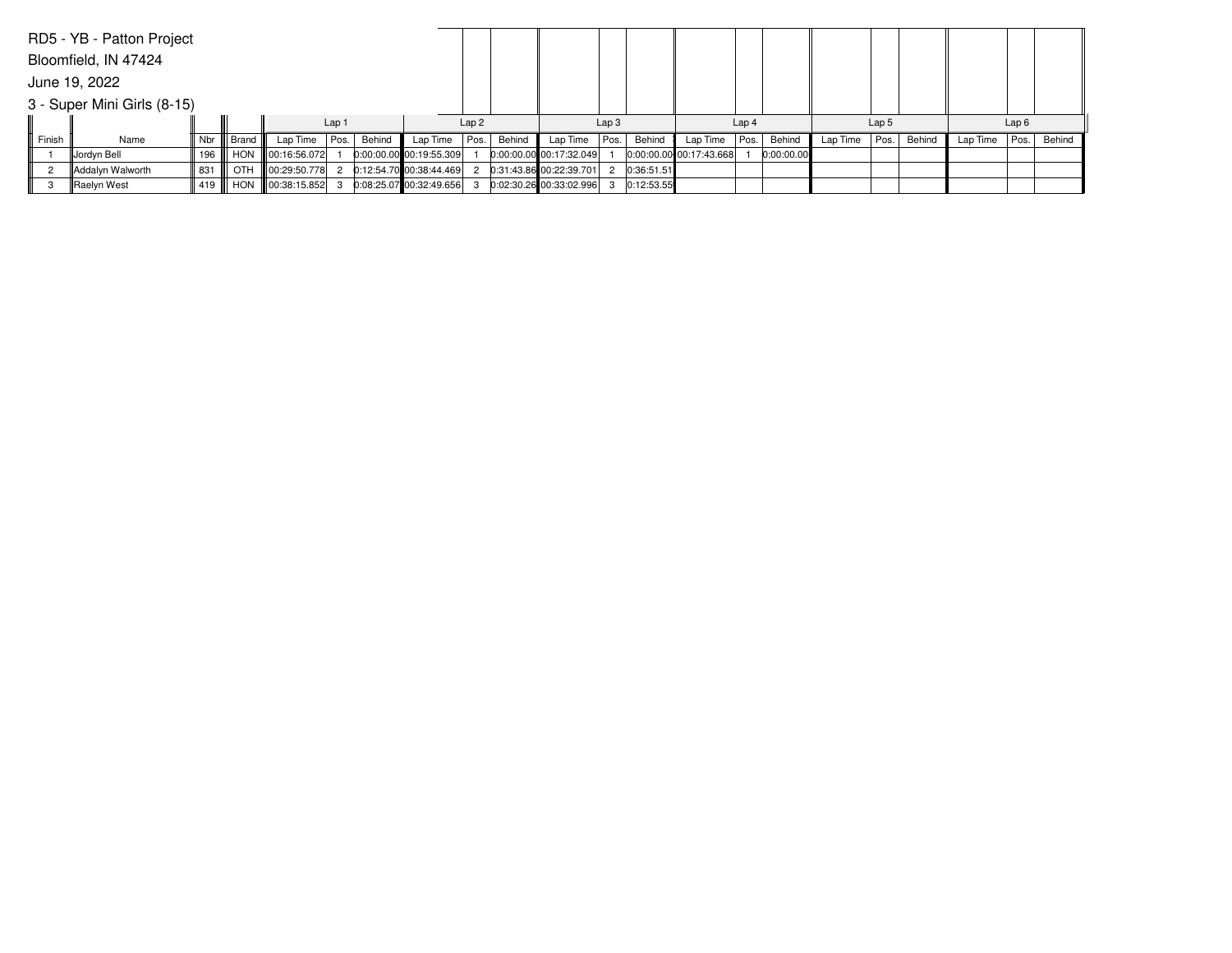|                      | RD5 - YB - Patton Project |     |       |                           |                  |            |                           |      |            |                         |                  |            |                         |                  |            |          |                  |        |          |      |        |  |
|----------------------|---------------------------|-----|-------|---------------------------|------------------|------------|---------------------------|------|------------|-------------------------|------------------|------------|-------------------------|------------------|------------|----------|------------------|--------|----------|------|--------|--|
| Bloomfield, IN 47424 |                           |     |       |                           |                  |            |                           |      |            |                         |                  |            |                         |                  |            |          |                  |        |          |      |        |  |
| June 19, 2022        |                           |     |       |                           |                  |            |                           |      |            |                         |                  |            |                         |                  |            |          |                  |        |          |      |        |  |
| $5 - 65$ CC $(7-12)$ |                           |     |       |                           |                  |            |                           |      |            |                         |                  |            |                         |                  |            |          |                  |        |          |      |        |  |
|                      |                           |     |       |                           | Lap <sub>1</sub> |            |                           | Lap2 |            |                         | Lap <sub>3</sub> |            |                         | Lap <sub>4</sub> |            |          | Lap <sub>5</sub> |        |          | Lap6 |        |  |
| Finish               | Name                      | Nbr | Brand | Lap Time                  | Pos.             | Behind     | Lap Time                  | Pos. | Behind     | Lap Time                | Pos.             | Behind     | Lap Time                | Pos.             | Behind     | Lap Time | Pos.             | Behind | Lap Time | Pos. | Behind |  |
|                      | Gage Williams             | 828 |       | KTM 100:24:45.716         |                  |            | $0:00:00.00$ 00:19:00.699 |      |            | 0:00:00.00 00:18:05.789 |                  |            | 0:00:00.00 00:17:15.728 |                  | 0:00:00.00 |          |                  |        |          |      |        |  |
| $\overline{2}$       | Riley Elkins              | 202 |       | KAW 100:27:56.977         |                  |            | $0:03:11.26$ 00:32:34.596 |      |            | 0:16:45.15 00:33:07.096 | $^{2}$           | 0:31:46.46 |                         |                  |            |          |                  |        |          |      |        |  |
| 3                    | Elijah Strole             | 426 |       | KAW    00:58:58.152       |                  |            | 0:01:17.33 00:34:41.297   | 3    | 0:33:07.87 |                         |                  |            |                         |                  |            |          |                  |        |          |      |        |  |
| 4                    | Garret Phiemon            | 002 |       | OTH 00:51:28.558          |                  | 0:23:31.58 |                           |      |            |                         |                  |            |                         |                  |            |          |                  |        |          |      |        |  |
| 5                    | Fisher Allen              |     |       | 418    KTM   00:57:40.822 |                  | 0:06:12.26 |                           |      |            |                         |                  |            |                         |                  |            |          |                  |        |          |      |        |  |